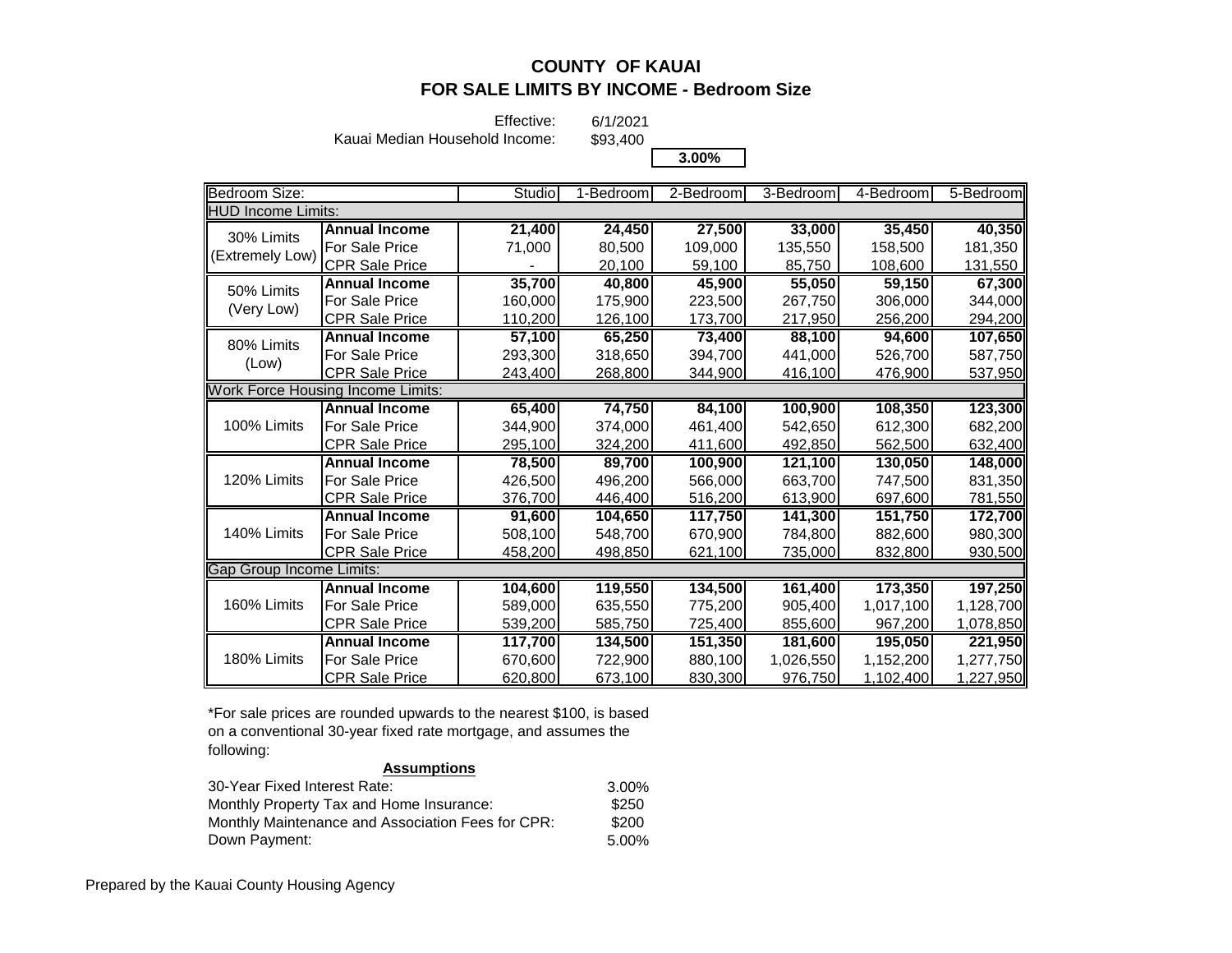Effective:

6/1/2021 \$93,400

Kauai Median Household Income:

**3.25%**

| <b>Bedroom Size:</b>      |                                          | Studio  | 1-Bedroom | 2-Bedroom | 3-Bedroom | 4-Bedroom | 5-Bedroom |
|---------------------------|------------------------------------------|---------|-----------|-----------|-----------|-----------|-----------|
| <b>HUD Income Limits:</b> |                                          |         |           |           |           |           |           |
| 30% Limits                | <b>Annual Income</b>                     | 21,400  | 24,450    | 27,500    | 33,000    | 35,450    | 40,350    |
| (Extremely Low)           | For Sale Price                           | 68,800  | 78,000    | 105,600   | 131,300   | 153,500   | 175,700   |
|                           | CPR Sale Price                           |         | 19,450    | 57,300    | 83,100    | 105,300   | 127,400   |
| 50% Limits                | <b>Annual Income</b>                     | 35,700  | 40,800    | 45,900    | 55,050    | 59,150    | 67,300    |
|                           | For Sale Price                           | 155,000 | 170,400   | 216,500   | 259,350   | 296,500   | 333,250   |
| (Very Low)                | <b>CPR Sale Price</b>                    | 106,800 | 122,150   | 168,300   | 211,100   | 248,200   | 285,000   |
| 80% Limits                | <b>Annual Income</b>                     | 57,100  | 65,250    | 73,400    | 88,100    | 94,600    | 107,650   |
|                           | For Sale Price                           | 284,100 | 308,650   | 382,400   | 427,200   | 510,300   | 569,400   |
| (Low)                     | <b>CPR Sale Price</b>                    | 235,800 | 260,400   | 334,200   | 403,050   | 462,000   | 521,100   |
|                           | <b>Work Force Housing Income Limits:</b> |         |           |           |           |           |           |
|                           | <b>Annual Income</b>                     | 65,400  | 74,750    | 84,100    | 100,900   | 108,350   | 123,300   |
| 100% Limits               | <b>For Sale Price</b>                    | 334,200 | 362,350   | 446,900   | 525,650   | 593,200   | 660,900   |
|                           | <b>CPR Sale Price</b>                    | 285,900 | 314,100   | 398,700   | 477,400   | 545,000   | 612,650   |
|                           | <b>Annual Income</b>                     | 78,500  | 89,700    | 100,900   | 121,100   | 130,050   | 148,000   |
| 120% Limits               | <b>For Sale Price</b>                    | 413,200 | 480,700   | 548,300   | 642,950   | 724,100   | 805,400   |
|                           | <b>CPR Sale Price</b>                    | 364,900 | 432,500   | 500,000   | 594,750   | 675,800   | 757,100   |
|                           | <b>Annual Income</b>                     | 91,600  | 104,650   | 117,750   | 141,300   | 151,750   | 172,700   |
| 140% Limits               | <b>For Sale Price</b>                    | 492,200 | 531,550   | 649,900   | 760,300   | 855,000   | 949,650   |
|                           | <b>CPR Sale Price</b>                    | 443,900 | 483,250   | 601,700   | 712,050   | 806,700   | 901,450   |
| Gap Group Income Limits:  |                                          |         |           |           |           |           |           |
|                           | <b>Annual Income</b>                     | 104,600 | 119,550   | 134,500   | 161,400   | 173,350   | 197,250   |
| 160% Limits               | For Sale Price                           | 570,600 | 615,700   | 750,900   | 877,150   | 985,300   | 1,093,350 |
|                           | CPR Sale Price                           | 522,300 | 567,400   | 702,700   | 828,900   | 937,000   | 1,045,150 |
| 180% Limits               | <b>Annual Income</b>                     | 117,700 | 134,500   | 151,350   | 181,600   | 195,050   | 221,950   |
|                           | <b>For Sale Price</b>                    | 649,600 | 700,250   | 852,600   | 994,450   | 1,116,200 | 1,237,850 |
|                           | <b>CPR Sale Price</b>                    | 601,400 | 652,050   | 804,300   | 946,200   | 1,067,900 | 1,189,550 |

\*For sale prices are rounded upwards to the nearest \$100, is based on a conventional 30-year fixed rate mortgage, and assumes the following:

| 30-Year Fixed Interest Rate:                      | 3.25% |
|---------------------------------------------------|-------|
| Monthly Property Tax and Home Insurance:          | \$250 |
| Monthly Maintenance and Association Fees for CPR: | \$200 |
| Down Payment:                                     | 5.00% |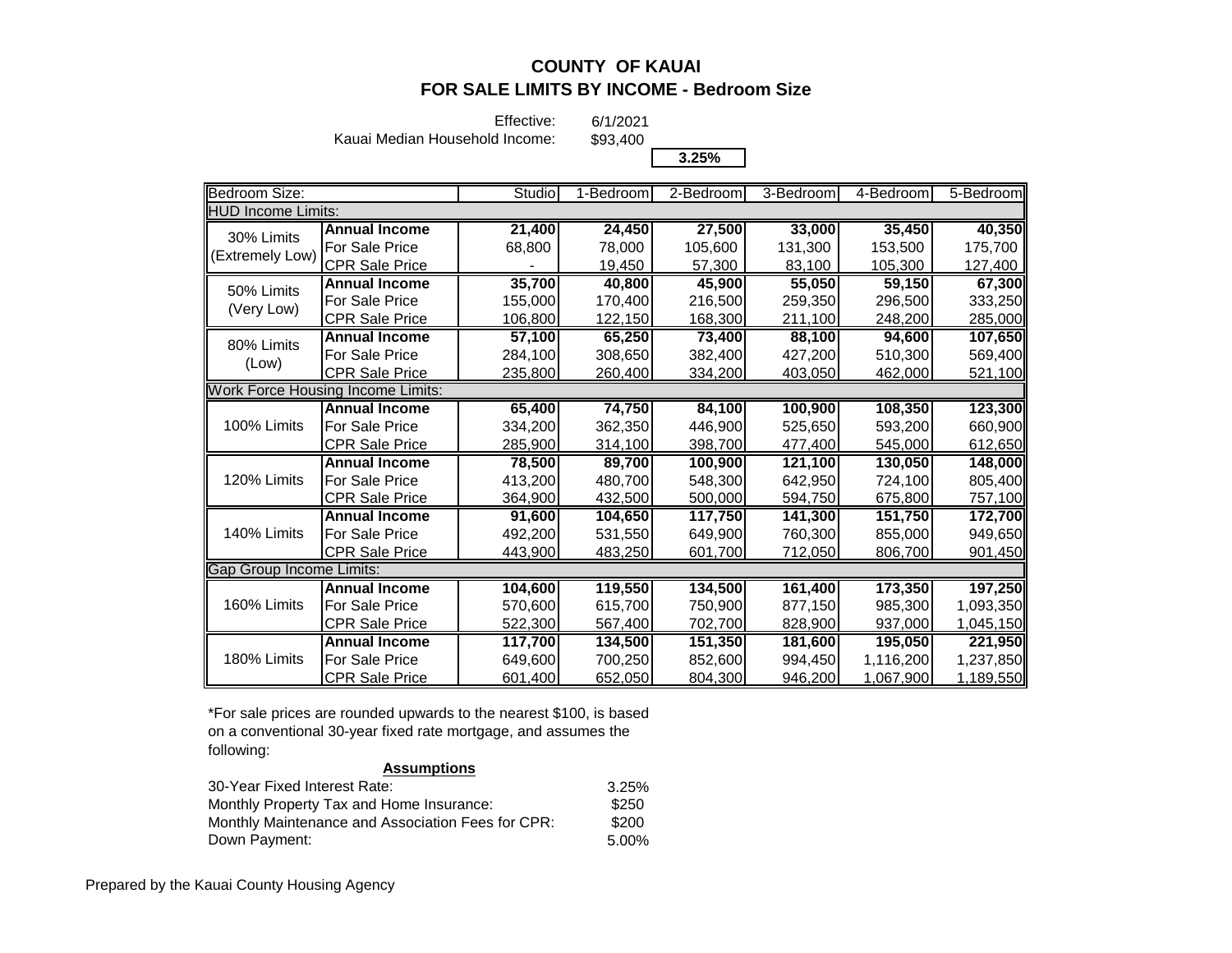Effective:

6/1/2021 \$93,400

Kauai Median Household Income:

**3.50%**

| Bedroom Size:                            |                       | Studio  | 1-Bedroom | 2-Bedroom | 3-Bedroom | 4-Bedroom | 5-Bedroom |
|------------------------------------------|-----------------------|---------|-----------|-----------|-----------|-----------|-----------|
| <b>HUD Income Limits:</b>                |                       |         |           |           |           |           |           |
| 30% Limits                               | <b>Annual Income</b>  | 21,400  | 24,450    | 27,500    | 33,000    | 35,450    | 40,350    |
| (Extremely Low)                          | For Sale Price        | 66,600  | 75,550    | 102,300   | 127,300   | 148,800   | 170,250   |
|                                          | CPR Sale Price        |         | 18,850    | 55,500    | 80,550    | 102,000   | 123,500   |
| 50% Limits                               | <b>Annual Income</b>  | 35,700  | 40,800    | 45,900    | 55,050    | 59,150    | 67,300    |
| (Very Low)                               | For Sale Price        | 150,200 | 165,100   | 209,900   | 251,400   | 287,300   | 323,000   |
|                                          | <b>CPR Sale Price</b> | 103,500 | 118,400   | 163,100   | 204,600   | 240,600   | 276,200   |
| 80% Limits                               | <b>Annual Income</b>  | 57,100  | 65,250    | 73,400    | 88,100    | 94,600    | 107,650   |
|                                          | For Sale Price        | 275,300 | 299,150   | 370,600   | 414,050   | 494,500   | 551,800   |
| (Low)                                    | <b>CPR Sale Price</b> | 228,600 | 252,400   | 323,900   | 390,650   | 447,800   | 505,100   |
| <b>Work Force Housing Income Limits:</b> |                       |         |           |           |           |           |           |
| 100% Limits                              | <b>Annual Income</b>  | 65,400  | 74,750    | 84,100    | 100,900   | 108,350   | 123,300   |
|                                          | For Sale Price        | 323,900 | 351,200   | 433,200   | 509,450   | 574,900   | 640,550   |
|                                          | <b>CPR Sale Price</b> | 277,100 | 304,400   | 386,400   | 462,700   | 528,200   | 593,800   |
|                                          | <b>Annual Income</b>  | 78,500  | 89,700    | 100,900   | 121,100   | 130,050   | 148,000   |
| 120% Limits                              | <b>For Sale Price</b> | 400,400 | 465,900   | 531,400   | 623,200   | 701,800   | 780,550   |
|                                          | <b>CPR Sale Price</b> | 353,700 | 419,100   | 484,600   | 576,400   | 655,000   | 733,750   |
|                                          | <b>Annual Income</b>  | 91,600  | 104.650   | 117,750   | 141,300   | 151,750   | 172,700   |
| 140% Limits                              | For Sale Price        | 477,000 | 515,150   | 629,900   | 736,850   | 828,600   | 920,400   |
|                                          | CPR Sale Price        | 430,200 | 468,350   | 583,100   | 690,100   | 781,900   | 873,650   |
| Gap Group Income Limits:                 |                       |         |           |           |           |           |           |
| 160% Limits                              | <b>Annual Income</b>  | 104,600 | 119,550   | 134,500   | 161,400   | 173,350   | 197,250   |
|                                          | For Sale Price        | 553,000 | 596,700   | 727,800   | 850,100   | 954,900   | 1,059,700 |
|                                          | CPR Sale Price        | 506,200 | 549,900   | 681,000   | 803,350   | 908,100   | 1,012,900 |
| 180% Limits                              | <b>Annual Income</b>  | 117,700 | 134,500   | 151,350   | 181,600   | 195,050   | 221,950   |
|                                          | <b>For Sale Price</b> | 629,600 | 678,700   | 826,300   | 963,800   | 1,081,800 | 1,199,700 |
|                                          | <b>CPR Sale Price</b> | 582,800 | 631,900   | 779,500   | 917,050   | 1,035,000 | 1,152,900 |

\*For sale prices are rounded upwards to the nearest \$100, is based on a conventional 30-year fixed rate mortgage, and assumes the following:

| 30-Year Fixed Interest Rate:                      | 3.50% |
|---------------------------------------------------|-------|
| Monthly Property Tax and Home Insurance:          | \$250 |
| Monthly Maintenance and Association Fees for CPR: | \$200 |
| Down Payment:                                     | 5.00% |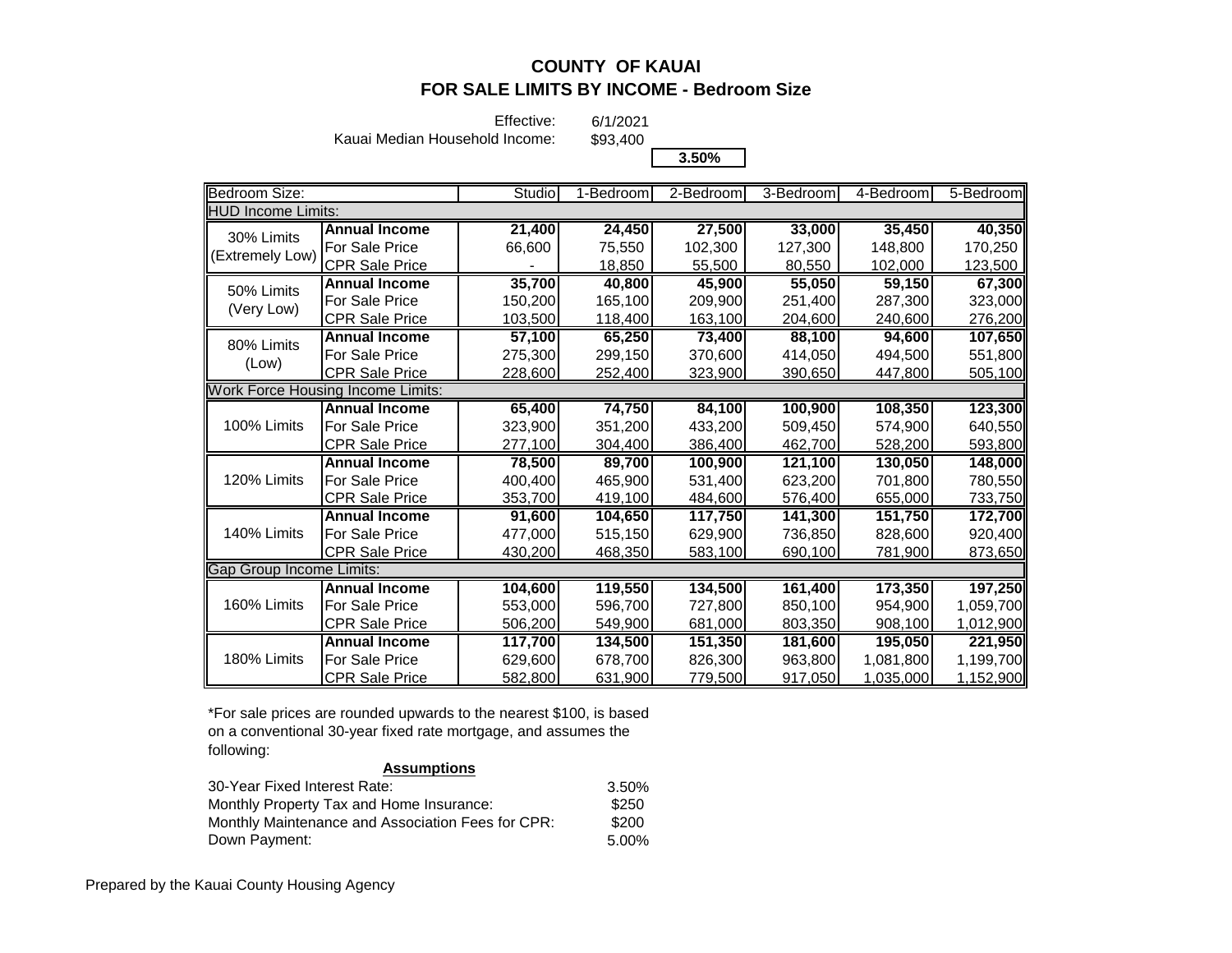Effective:

6/1/2021 \$93,400

Kauai Median Household Income:

**3.75%**

| Bedroom Size:                            |                       | Studio  | 1-Bedroom | 2-Bedroom | 3-Bedroom | 4-Bedroom            | 5-Bedroom |
|------------------------------------------|-----------------------|---------|-----------|-----------|-----------|----------------------|-----------|
| <b>HUD Income Limits:</b>                |                       |         |           |           |           |                      |           |
| 30% Limits                               | <b>Annual Income</b>  | 21,400  | 24,450    | 27,500    | 33,000    | 35,450               | 40,350    |
| (Extremely Low)                          | For Sale Price        | 64,600  | 73,250    | 99,200    | 123,450   | 144,300              | 165,050   |
|                                          | CPR Sale Price        |         | 18,300    | 53,800    | 78,050    | 98,900               | 119,750   |
| 50% Limits                               | <b>Annual Income</b>  | 35,700  | 40,800    | 45,900    | 55,050    | 59,150               | 67,300    |
|                                          | For Sale Price        | 145,700 | 160,150   | 203,500   | 243,700   | 278,600              | 313,150   |
| (Very Low)                               | <b>CPR Sale Price</b> | 100,300 | 114,750   | 158,100   | 198,400   | 233,200              | 267,800   |
| 80% Limits                               | <b>Annual Income</b>  | 57,100  | 65,250    | 73,400    | 88,100    | 94,600               | 107,650   |
|                                          | For Sale Price        | 267,000 | 290,100   | 359,400   | 401,450   | 479,500              | 535,100   |
| (Low)                                    | <b>CPR Sale Price</b> | 221,600 | 244,700   | 314,000   | 378,750   | 434,200              | 489,700   |
| <b>Work Force Housing Income Limits:</b> |                       |         |           |           |           |                      |           |
|                                          | <b>Annual Income</b>  | 65,400  | 74,750    | 84,100    | 100,900   | 108,350              | 123,300   |
| 100% Limits                              | For Sale Price        | 314,000 | 340,500   | 420,000   | 493,950   | 557,500              | 621,100   |
|                                          | <b>CPR Sale Price</b> | 268,700 | 295,200   | 374,700   | 448,650   | 512,100              | 575,750   |
|                                          | <b>Annual Income</b>  | 78,500  | 89,700    | 100,900   | 121,100   | 130,050              | 148,000   |
| 120% Limits                              | For Sale Price        | 388,300 | 451,800   | 515,200   | 604.200   | 680,500              | 756,850   |
|                                          | <b>CPR Sale Price</b> | 342,900 | 406,400   | 469,900   | 558,900   | 635,100              | 711,500   |
|                                          | <b>Annual Income</b>  | 91.600  | 104,650   | 117,750   | 141,300   | 151,750              | 172,700   |
| 140% Limits                              | For Sale Price        | 462,500 | 499,500   | 610,700   | 714,450   | 803,500              | 892,450   |
|                                          | CPR Sale Price        | 417,200 | 454,150   | 565,400   | 669,150   | 758,100              | 847,100   |
| Gap Group Income Limits:                 |                       |         |           |           |           |                      |           |
| 160% Limits                              | <b>Annual Income</b>  | 104,600 | 119,550   | 134,500   | 161,400   | 173,350              | 197,250   |
|                                          | <b>For Sale Price</b> | 536,200 | 578,550   | 705,700   | 824,300   | 925,900              | 1,027,500 |
|                                          | <b>CPR Sale Price</b> | 490,900 | 533,250   | 660,300   | 778,950   | 880,500              | 982,150   |
|                                          | <b>Annual Income</b>  | 117.700 | 134,500   | 151,350   | 181,600   | $\overline{195,050}$ | 221,950   |
| 180% Limits                              | For Sale Price        | 610,500 | 658,100   | 801,200   | 934,550   | 1,048,900            | 1,163,250 |
|                                          | <b>CPR Sale Price</b> | 565,100 | 612,700   | 755,800   | 889,200   | 1,003,500            | 1,117,900 |

\*For sale prices are rounded upwards to the nearest \$100, is based on a conventional 30-year fixed rate mortgage, and assumes the following:

| 30-Year Fixed Interest Rate:                      | 3.75% |
|---------------------------------------------------|-------|
| Monthly Property Tax and Home Insurance:          | \$250 |
| Monthly Maintenance and Association Fees for CPR: | \$200 |
| Down Payment:                                     | 5.00% |